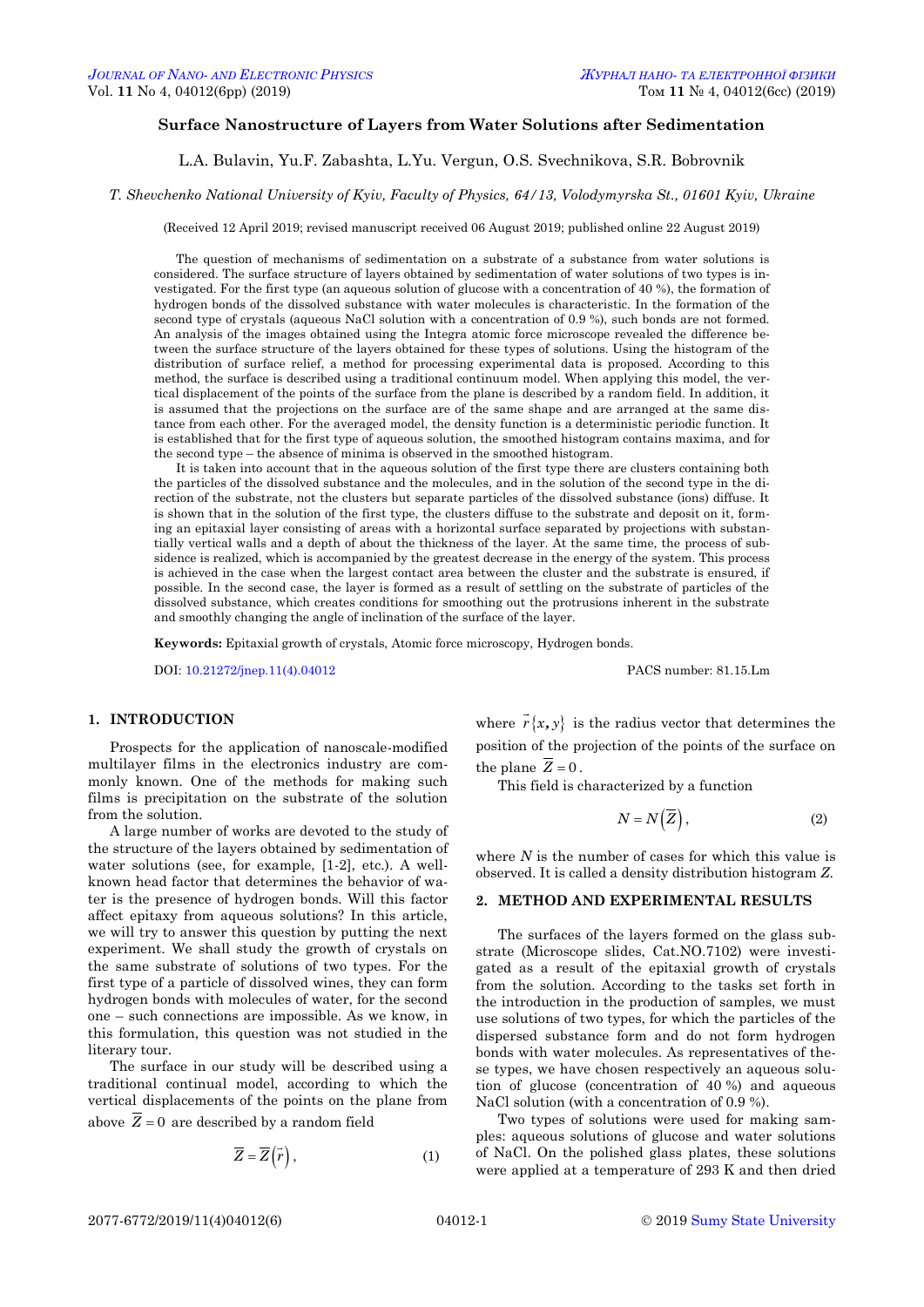L.A. BULAVIN, YU.F. ZABASHTA, L.YU. VERGUN, ET AL. *J. NANO- ELECTRON. PHYS.* **[11](#page-0-2)**, [04012](#page-0-2) [\(2019\)](#page-0-2)

for 48 hours at a temperature of 293 K. Let us take the following designations: glass is the system *A*, glass + glucose is the system  $B$ , glass + NaCl is the system *C*. The samples produced by the abovementioned method were assembled with the aid of the atomic force microscope "Integra". The results of this study are shown in Fig. 1a, Fig. 2a, Fig. 3a, representing the depictions of the structures obtained with the help of the aforementioned microscope, as well as in Fig. 1b, Fig. 2b, Fig. 3b, where the histograms  $N(Z)$ corresponding to the indicated structures are shown.

According to Fig. 1, Fig. 2b, Fig. 3b, the  $N(Z)$  his-

togram can be represented as a sum

$$
N(\overline{Z}) = n(\overline{Z}) + n'(\overline{Z}), \tag{3}
$$

where  $n(Z)$  is the slowly changing function and  $n'(Z)$ 

is the rapidly changing function with variable *Z*.

Functions  $n(Z)$ , which will be agreed upon to be

called smoothed histograms, are shown in Fig. 4. Their significance is determined by the error  $\pm \Delta n$ , ( $\Delta n$  is the amplitude of the rapidly fluctuating function).

As can be seen from Fig. 4a, smoothed histograms for systems A contain four maxima. This fact will allow to consider the indicated histograms as the result of overlaying of the four histograms, the position of which in Fig. 4 is marked with a dotted line. By definition, each histogram is associated with some random magnitude. Accordingly, our breakdown of the output histogram means that now the offset *Z* is considered as the sum of random variables:

$$
\underline{Z} = \underline{Z}_a + \underline{Z}_b + \underline{Z}_c + \underline{Z}_d , \qquad (4)
$$



**Fig. 1** – The structure of the system's surface A (a); histogram of the distribution of the relief of the system's surface A (b)



**Fig. 2 –** Structure of the system's surface B (a); histogram of distribution of the relief of the system's surface B (b)



**Fig. 3** – Surface structure of system C (a), histogram of the relief distribution of the system C (b)

From histograms we pass to probabilistic distributions writing the latter for a random variable *Z<sup>a</sup>* in the form

$$
W\left(\overline{Z}_{a}\right) = \frac{n\left(\overline{Z}_{a}\right)}{\sum_{i} n\left(\overline{Z}_{ai}\right)}.
$$
 (5)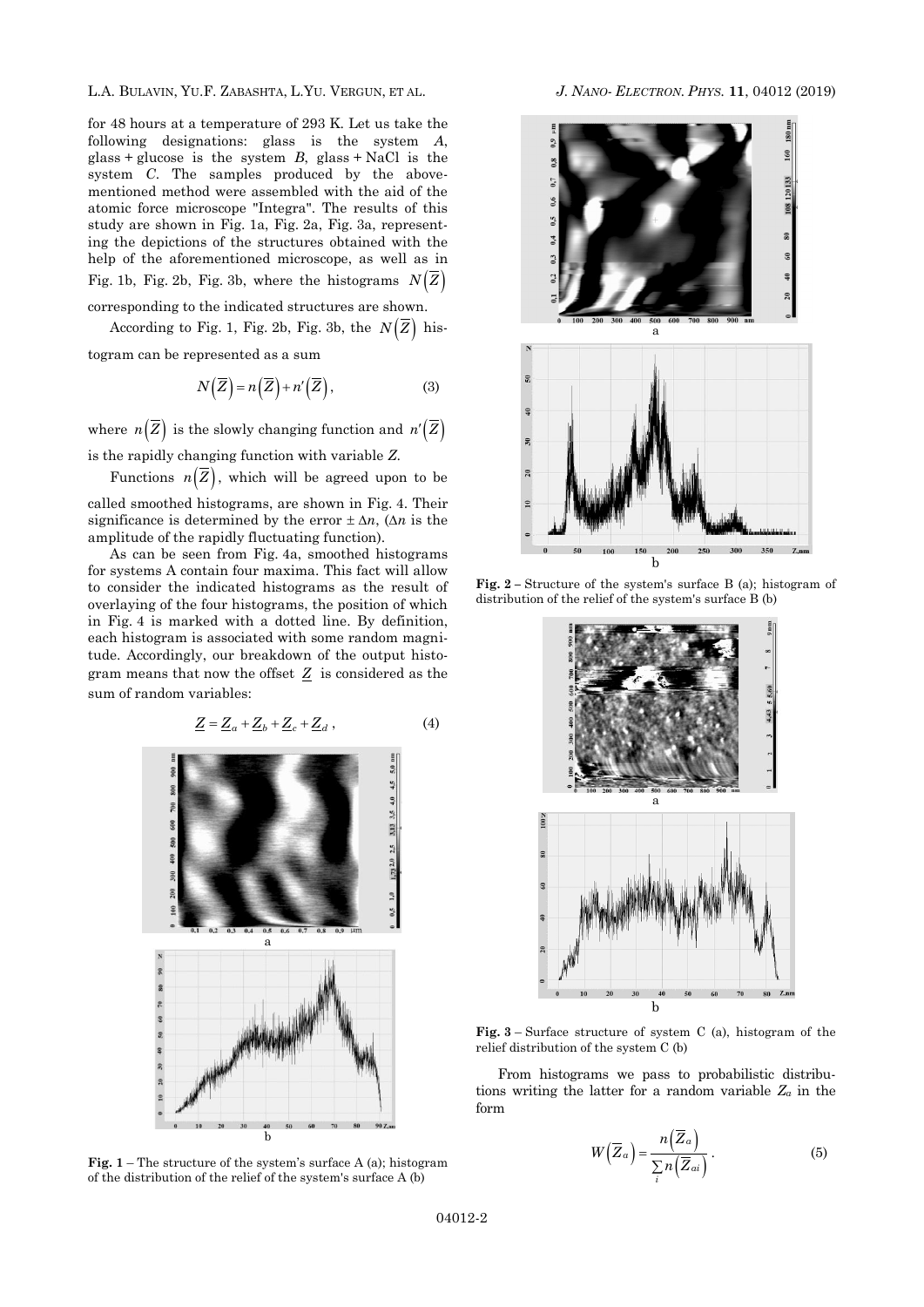

**Fig. 4 –** Smoothed displacement density histograms: for system  $A$  (a), for system  $B$  (b), for system  $C$  (c)

Using expression (5), we calculate the mathematical expectation

$$
h_a = \sum_{i} \overline{Z}_{ai} W(\overline{Z}_{ai})
$$
 (6)

and centered dispersion

$$
D_a = \sum_{i} \left(\overline{Z}_{ai} - h_a\right)^2 W\left(\overline{Z}_{ai}\right). \tag{7}
$$

As is commonly accepted, the value of  $\Delta h_a$  is considered as an error

$$
\Delta h_a = D_a^{\frac{1}{2}} \tag{8}
$$

Formulas similar to equations (5)-(8) retain their force also for random variables  $\underline{Z}_b$ ,  $\underline{Z}_c$ ,  $\underline{Z}_d$ . The values of calculated mathematical expectations and their errors are given in Table 1.

We introduce into the consideration the value of *Pa*, which is the probability of realization in this test of any meaning *Z*.

$$
P_a = \frac{\sum_{i} n(Z_{ai})}{\sum_{i} n(Z_{ai}) + \sum_{i} n(Z_{bi}) + \sum_{i} n(Z_{ci}) + \sum_{i} n(Z_{di})}.
$$
 (9)

Equalities for the values of  $P_b$ ,  $P_c$ ,  $P_d$  have a similar form. The meaning of all these probabilities is also given in Table 1.

According to Fig. 4b, for the system *B*, the smoothed histogram contains three maxima. After calculating the formulas similar to (2)-(9), we obtain the characteristics of random variables *Za*, *Zb*, *Z<sup>d</sup>* corresponding to the mentioned maxima (see Table 1).

From Fig. 4c, it follows that for the system C the smoothed histogram is practically aligned. For this system the smoothed histogram can be described by the formula

$$
N(Z) \approx const.
$$
 (10)

## **3. AVERAGE RELIEF SURFACE**

Simplifying the situation, we introduce into the consideration the average surface model, according to which the projections on the top have the same shape and are located at the same distance from each other.

For such a model, a function *Z* is a deterministic periodic function, its period is denoted by *B*. Correspondingly, the values  $Z_a$ ,  $Z_b$ ,  $Z_c$ ,  $Z_d$  for the system *A* lose their accidental character. The latter are replaced by their mathematical expectations, and we assert that the value of *Z* is a vertical displacement, which can only take four discrete values, namely *ha*, *hb*, *hc*, *hd*.

From the periodicity of the idealized structure chosen by us, it follows that these values should be repeated with the period *B*. This means that the bias reception has all four values that should have been implemented within one period. And now, when the accidental character of the surface structure is ignored, the values  $P_a$ ,  $P_b$ ,  $P_c$ ,  $P_d$  acquire another meaning. For the first of them, for example, we can write

$$
P_a = \frac{b_a}{B},\tag{11}
$$

where  $b_a$  is the length of the interval, during which the value is observed. Similar expressions are true for values  $P_b$ ,  $P_c$  and  $P_d$ .

Calculated by the formula (11), the meaning of values  $b_a$ ,  $b_b$ ,  $b_c$  and  $b_d$  is given in Table 1. In calculating these values we used  $B = 400$  nm taken from the image of the structure in Fig. 1a.

Thus, the change of the considered idealized structure during the period is characterized for the system by four pairs of values *ha*, *ba*; *hb*, *bb*; *hc*, *b<sup>c</sup>* and *hd*, *bd*.

The smallest quantity, namely, *h<sup>a</sup>* determines the position of the bottom of the depth relative to the plane  $Z = 0$ , and the value  $b_a$  is the width of this depth.

The fact that several pairs of linear sizes (*hb*, *bb*; *hc*, *bc*;  $h_d$ ,  $b_d$ ) remain means that in the averaged model adopted by us, the surface of the projection is stair-shaped.

Similar considerations about the values  $b_a$ ,  $b_b$  and *b<sup>c</sup>* preserve, obviously, their force and for the system *B*. The values of the parameters calculated by the formula (11) are given in Table 1.

We will mentally divide the average model of the system *B* through normal to the plane  $Z = 0$ . Built according to Table 1, this section is depicted in Fig. 5. In this figure, the part of the shaded section, occupied by the pad (system *A*), also with the average surface relief.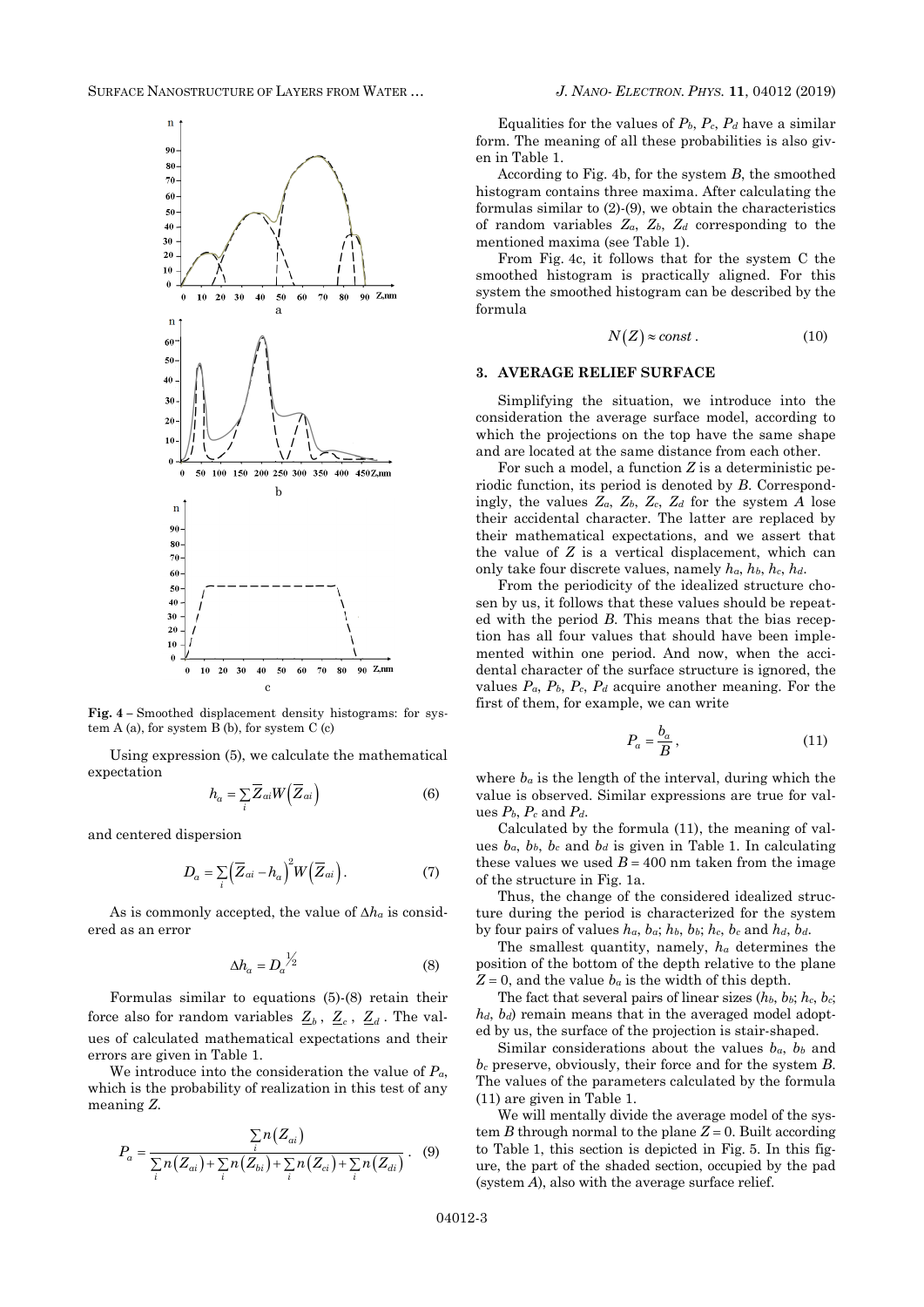L.A. BULAVIN, YU.F. ZABASHTA, L.YU. VERGUN, ET AL. *J. NANO- ELECTRON. PHYS.* **[11](#page-0-2)**, [04012](#page-0-2) [\(2019\)](#page-0-2)

As can be seen from the given considerations, the presence of maxima on smoothed histograms means that there are horizontal sections with width *b* at the height *h* of the surface. The absence of such maxima on the smoothed histogram of the system *C* means that the surface of this system without such sections.

Accordingly, the section, similar to the section of Fig. 5, in this case will have the form shown in Fig. 6.



**Fig. 5** – The structure of the layer of system B



**Fig. 6** – The structure of the layer of system C

#### **4. MECHANISM OF EPITACIAL GROWTH**

As can be seen from Fig. 5 and Fig. 6, the structure of the epitaxial layer for systems *B* and *C* is significantly different. For the system *C* the epitaxy tends to align the inequalities inherent in the surface of the submasonry, resulting in the surface of the epitaxial layer being smoother (less rough) than the surface of the pad. For the system *B*, the epitaxial layer turns out to be cut by the pits with a depth equal to approximately the thickness of the layer.

In our opinion, the reason for this difference in the structure of the epitaxial layers is that in an aqueous solution of glucose, which serves as an initial material for the system *B*, the occurrence of hydrogen bonds between the particles of the dissolved substance (glucose molecules) and water molecules is observed. In the solution of NaCl (system *C*), there are no similar connections between the ions and the water molecules.

Let us consider what happens to the water glucose, when the latter comes in contact with the solid substrate, and the thermodynamic conditions for the crystallization of glucose on the substrate are created. In these conditions, molecules of glucose will aim to move from solution to the surface of the substrate. However, the situation is complicated by the fact that due to the possibility for molecules of glucose to form a hydrogen bond with molecules of water, the clusters appear in

the solution. These clusters are long-acting aggregates consisting of glucose and water molecules. As shown by experiments on dynamic light scattering [3], the size of such clusters is about 100 nm, and there is a significant part of the dispersed substance in clusters [4].

We denote by the  $\tau$  a lifetime of the cluster, through  $\tau_D$  the characteristic time of the cluster diffusion, which is determined by the formula

$$
\tau_D = \frac{L^2}{D},\tag{12}
$$

where L is the characteristic size of the area occupied by the solution, *D* is the coefficient of diffusion of clusters. When performing inequality

$$
\tau \gg \tau_D \,, \tag{13}
$$

the aspiration of glucose molecules located on the substrate surface caused by the corresponding thermodynamic conditions, will mainly be realized in the form of the diffusion motion of the clusters in the direction of the substrate. This movement ends with the laying of clusters on the lining. At the same time, this process of subsidence is realized, which is accompanied by the greatest decrease in the energy of the system. This decrease is achieved in the event that the largest contact area between the cluster and the substrate is ensured. We can say on this subject that the cluster "searches" on the substrate for itself the smoothest areas. Such areas are (see Fig. 5) the platforms KL, LM, and MP, in which clusters 1, 2, 3, divided into 5 by dotted lines, are placed. As can be seen from this figure, the size of these clusters is of the order of 100 nm. It is confirmed by the experimental data from [3, 4]. The location of the clusters, corresponding to the minimum of energy, has the consequence of the occurrence of deeps in the epitaxial layer, which was discussed above. One of these deeps (QFGH) is shown in Fig. 5.

The area of the layer, not occupied by clusters, is filled with glucose molecules. These are crystalline regions (in Fig. 5 they are obscured).

As already noted, clusters, together with molecules of glucose, also contain water. Therefore, for some time since the contact of the cluster with the pad, part of the layer formed by the clusters (regions 1, 2, 3 in Fig. 5) naturally also contains a certain amount of water. Only after drying the system, the specified part acquires a crystalline structure.

A different picture is observed at the formation of a layer for the system *C*. Here, in the direction of the pad, not clusters, but separate particles of a dissolved substance (ions) diffuse, and this radically changes the mechanism of formation of the epitaxial layer.

The growth of this layer begins with the fact that the first particle stays on the substrate surface (Fig. 7a). Conditionally we will attribute a particle shape to a cube. On the surface of the substrate, the particle "chooses" for itself such a place that after placing there, its energy has the least value. To do this, in contact with the substrate, it is necessary to enter the maximum possible number of faces of the cube. Therefore, the mentioned particle is located in the corner at the intersection of the vertical and horizontal surfaces of the substrate surface. At the same time, two borders touch the surface of the substrate.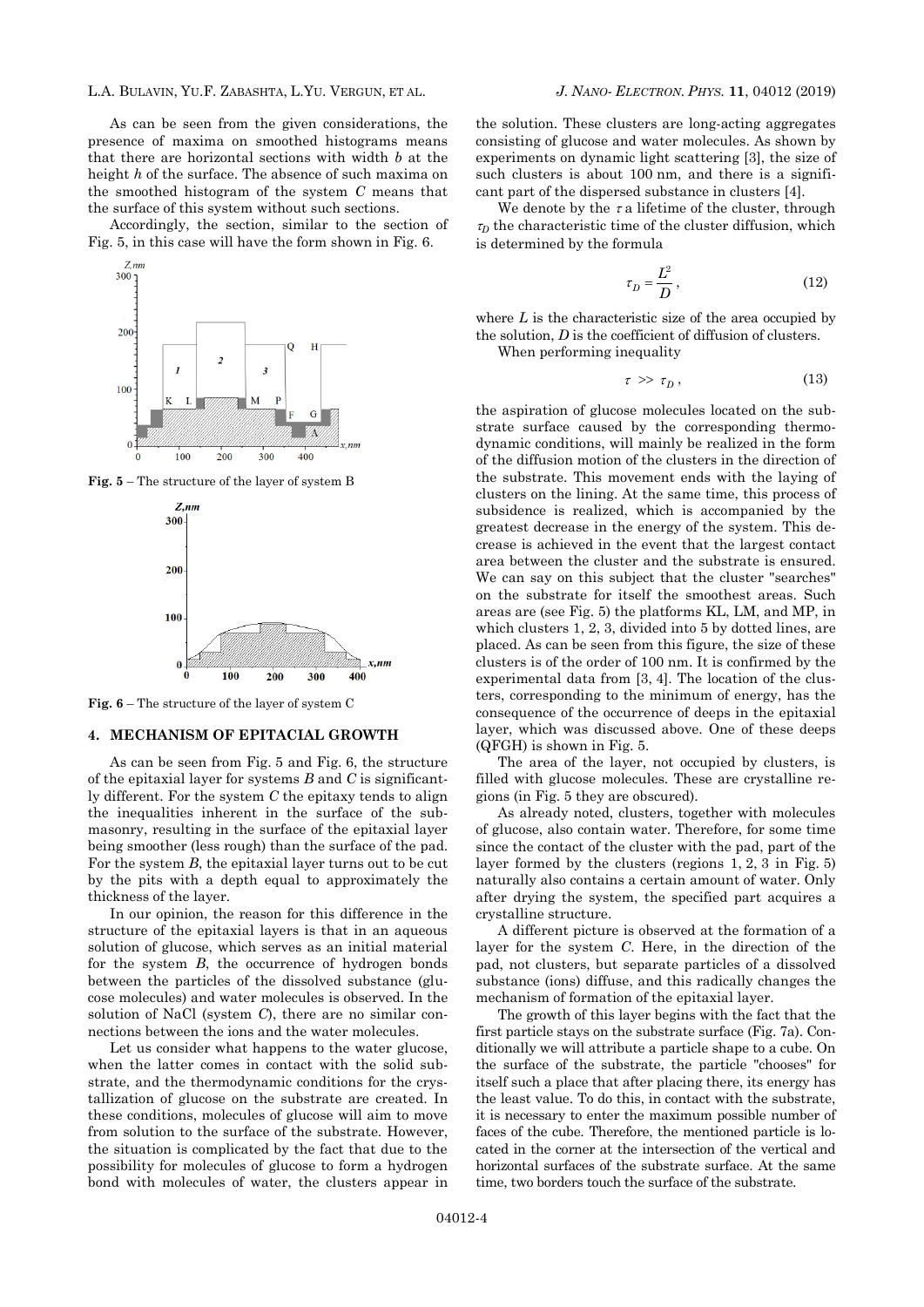SURFACE NANOSTRUCTURE OF LAYERS FROM WATER … *J. NANO- ELECTRON. PHYS.* **[11](#page-0-2)**, [04012](#page-0-2) [\(2019\)](#page-0-2)

Accordingly, the binding energy decreases by 2*u*, where  $u$  is the energy of the interaction of the ion with the substrate atoms. The second particle in the same corner joins the first one. With this connection, the energy of the system decreases by the value  $2u + u_1$ , where  $u_1$ is the binding energy between the bound particles.

The third particle takes a similar place, etc. In the corner, there is a series of particles as shown in Fig. 7b.



**Fig. 7 –** Mechanism of the formation of a layer for system C

**Table 1 –** Parameters characterizing the surface

To this series, the second, third and subsequent rows are adjusted (Fig. 7c).

These processes of subsidence lead to the disappearance of parts of the epitaxial layer with a sloping surface (Fig. 7d).

# **5. CONCLUSIONS**

The mechanisms of formation and the structure of the layers obtained from aqueous solutions differ significantly for cases where the particles of the dissolved substance form hydrogen bonds with water molecules and when such bonds are absent.

In the first case, in the solution there are clusters containing both particles of the dissolved substance and the molecules. These clusters diffuse to the substrate and settle on it, forming a layer consisting of projections, which are sections of a predominantly horizontal surface, separated by depressions with substantially vertical walls and depth of the order of the layer thickness. Accordingly, the angle of inclination of the surface of the layer drastically changes at the boundary of the performances.

In the second case, the layer is formed as a result of settling on the substrate of particles of the dissolved substance, which creates conditions for smoothing out the protrusions inherent in the substrate and smoothly changing the angle of inclination of the layer surface.

| Name of<br>parameter<br>(displacement)<br>components) | Mathematical<br>expectation, $h$ (nm) |                 | Error, $\Delta h$ (nm) |                 | Probability, $P$ |                 | Half-width horizontal<br>section, $b/2$ (nm) |                 |
|-------------------------------------------------------|---------------------------------------|-----------------|------------------------|-----------------|------------------|-----------------|----------------------------------------------|-----------------|
|                                                       | System A                              | System <b>B</b> | System A               | System <b>B</b> | System A         | System <b>B</b> | System A                                     | System <b>B</b> |
| $Z_a$                                                 | 15.1                                  | 38.8            | 1.7                    | 5.6             | 0.13             | 0.2             | 26.0                                         | 40.0            |
| $Z_b$                                                 | 36.4                                  | $165.5\,$       | 4.7                    | 18.4            | 0.21             | 0.53            | 42.0                                         | 106.0           |
| $Z_c$                                                 | 65.4                                  | 229.2           | 6.7                    | 10.7            | 0.44             | 0.27            | 88.0                                         | 54.0            |
| $Z_d$                                                 | 85.6                                  | 299.5           | 1.7                    | 4.9             | 0.22             |                 | 44.0                                         |                 |

## **REFERENCES**

- 1. A. Fontcuberta i Morral, C. Colombo, G. Abstreiter, *[Appl.](https://doi.org/10.1063/1.2837191) Phys. Lett.* **92**, [063112](https://doi.org/10.1063/1.2837191) (2008).
- 2. Albert Queralto, Maria de la Mata, Jodrdi Arbiol, Xavier Obradors, *Adv. [Mater Interface.](https://doi.org/10.1002/admi.201600392)* **3**, 160392 (2016).
- 3. L.A. Bulavin, Yu.F. Zabashta, E.O. Teliman, L.Yu. Vergun, *[Colloid J.](https://doi.org/10.1134/S1061933X15030047)* **77**, 1 (2015).
- 4. T.S. Vlasenko, Yu.F. Zabashta, V.M. Sysoev, *[Russ.](https://doi.org/10.1134/S0036024414080329) J. Phys. [Chem.](https://doi.org/10.1134/S0036024414080329)* **88**, 1361 (2014).

## **Поверхнева наноструктура шарів, отриманих осадженням із водних розчинів**

Л.А. Булавін, Ю.Ф. Забашта, Л.Ю. Вергун, О.С. Свечнікова, С.Р. Бобровнік

*Київський національний університет ім. Т. Шевченка, фізичний факультет, вул. Володимирська, 64/13, 01601 Київ, Україна,*

Розглядається питання щодо механізмів осадження на підкладці речовини із розчинів. Досліджується поверхнева структура шарів, отриманих осадженням водних розчинів двох типів. Для першого типу (водний розчин глюкози з концентрацією 40 %) характерне утворення водневих зв'язків розчиненої речовини з молекулами води. При утворенні кристалів другого типу (водний розчин NaCl з концентрацією 0.9 %) такі зв'язки не утворюються. Аналіз зображень, отриманих за допомогою атомно-силового мікроскопа "Integra", виявив різницю між поверхневою структурою шарів, отриманих для цих типів розчинів. Використовуючи гістограми розподілу рельєфу поверхні, запропоновано методику обробки експериментальних даних. Згідно з цією методикою, поверхня описується при використанні традиційної континуальної моделі. При застосуванні цієї моделі вертикальне зміщення точок поверхні від площини описується випадковим полем. Крім того, приймається, що виступи на поверхні мають